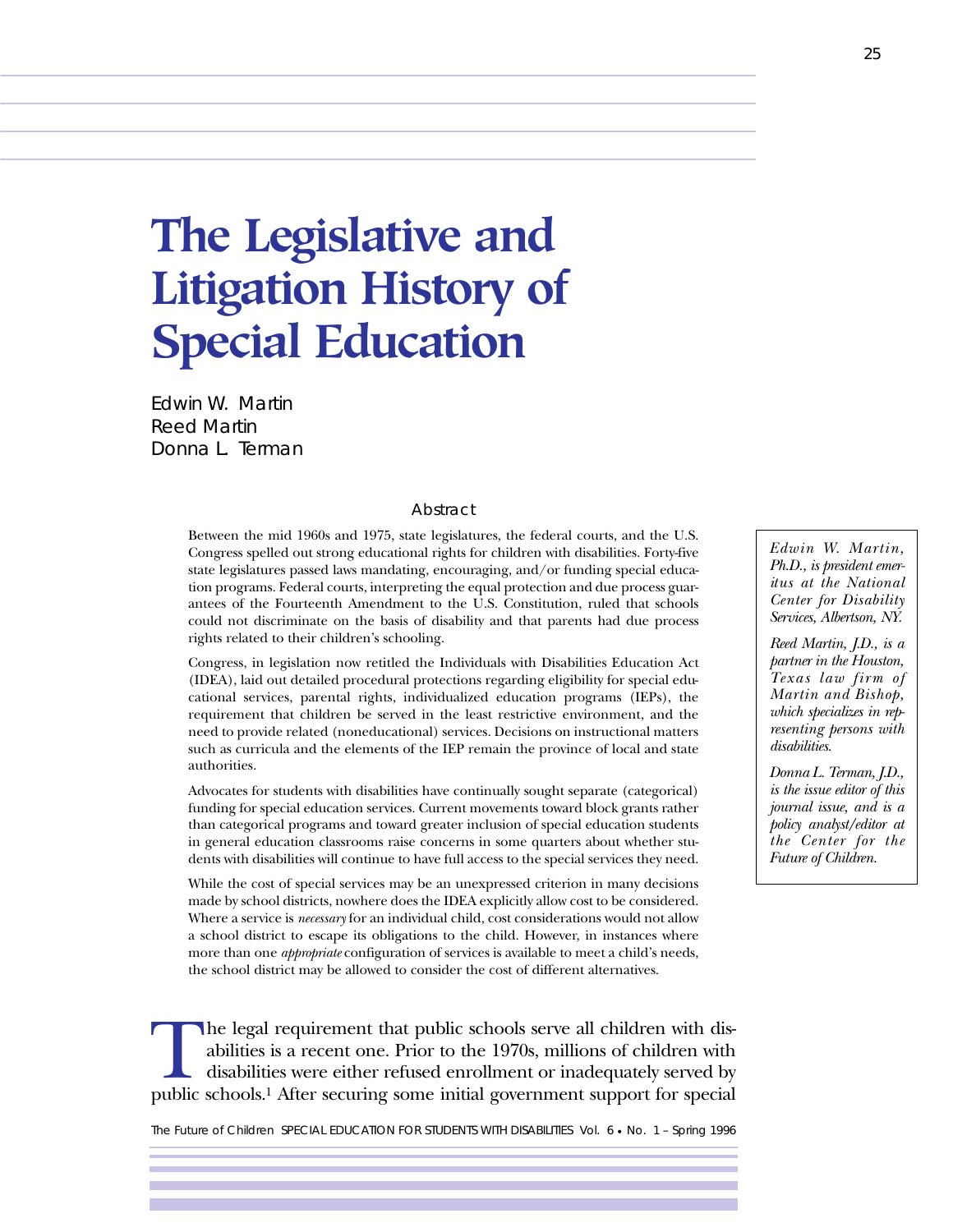education efforts, advocates shifted to an emphasis on educational rights, an orientation strongly influenced by the civil rights movement.

Although it is widely assumed that a federal statute (Public Law 94–142, now named the Individuals with Disabilities Education Act, or IDEA), created educational rights for children with disabilities, in fact some of these rights were first established in state statutes (although not implemented) and also grew out of federal court cases based on the U.S. Constitution. The congressional bills which became Public Law 94–142 in 1975 were originally introduced in 1971, and their consideration by Congress had an impact on the nation, fueling the interest in state legislation and in litigation. In the context of the times, state law, federal law, and the federal and state courts provided a series of reinforcing actions.

The educational rights of students with disabilities are also ensured by two other federal laws: Section 504 of the Rehabilitation Act (Amendments of 1973) and the 1990 Americans with Disabilities Act (ADA).

### **Historical Background**

Persons with physical and mental disabilities have been the target of discrimination across cultures for thousands of years. On virtually every continent there are records of isolation, exclusion, and even destruction of persons with disabilities.2 Governmental treatment of persons with disabilities, beginning with their placement in institutions and moving slowly into the educational system and the workplace, is a relatively recent pattern.

Through most of the history of public schools in America, services to children with disabilities were minimal and were provided at the discretion of local school districts. Until the mid-1970s, laws in most states allowed school districts to refuse to enroll any student they considered "uneducable," a term generally defined by local school administrators. Some children with disabilities were admitted to public schools but were placed in regular education, with no special services. Others were served in special programs in public schools, though the services provided to them were often inadequate.3 Only after Public Law 94–142 became effective in 1978 and, in several states, after federal and state court cases, did "education for all" policies become a fact.

# **Evolving Federal and State Roles**

### **Early Federal Efforts**

Prior to the 1950s, few federal laws authorized direct education benefits to persons with disabilities. There were acts in the early and mid-1800s making grants to the states for "asylums for the deaf and the dumb"4 and to promote education of the blind.5 But after these early efforts, the federal government had extremely limited involvement in public schools. The first major federal efforts in the modern era to improve public elementary and secondary schools came in 1958 and 1965, and neither included provisions for education of children with disabilities.

### **The National Defense Education Act**

When the Soviet Union launched Sputnik in the 1950s, the perceived threat inspired Congress to pass the National Defense Education Act of 1958 (NDEA),<sup>6</sup> which provided grants to improve science and math teaching in the earlier grades. The NDEA opened the door for federal involvement in elementary and secondary education. Four days after signing the NDEA, President Dwight Eisenhower signed a small act (Public Law 85–926) providing financial support to colleges and universities for training leadership personnel in teaching children with mental retardation.7 In 1963 Congress expanded Public Law 85–926 to include grants to train college teachers and researchers in a broader array of disabilities.8

### **The Elementary and Secondary Education Act**

The Elementary and Secondary Education Act (ESEA) of 19659 was the first major federal effort to *subsidize direct services* to selected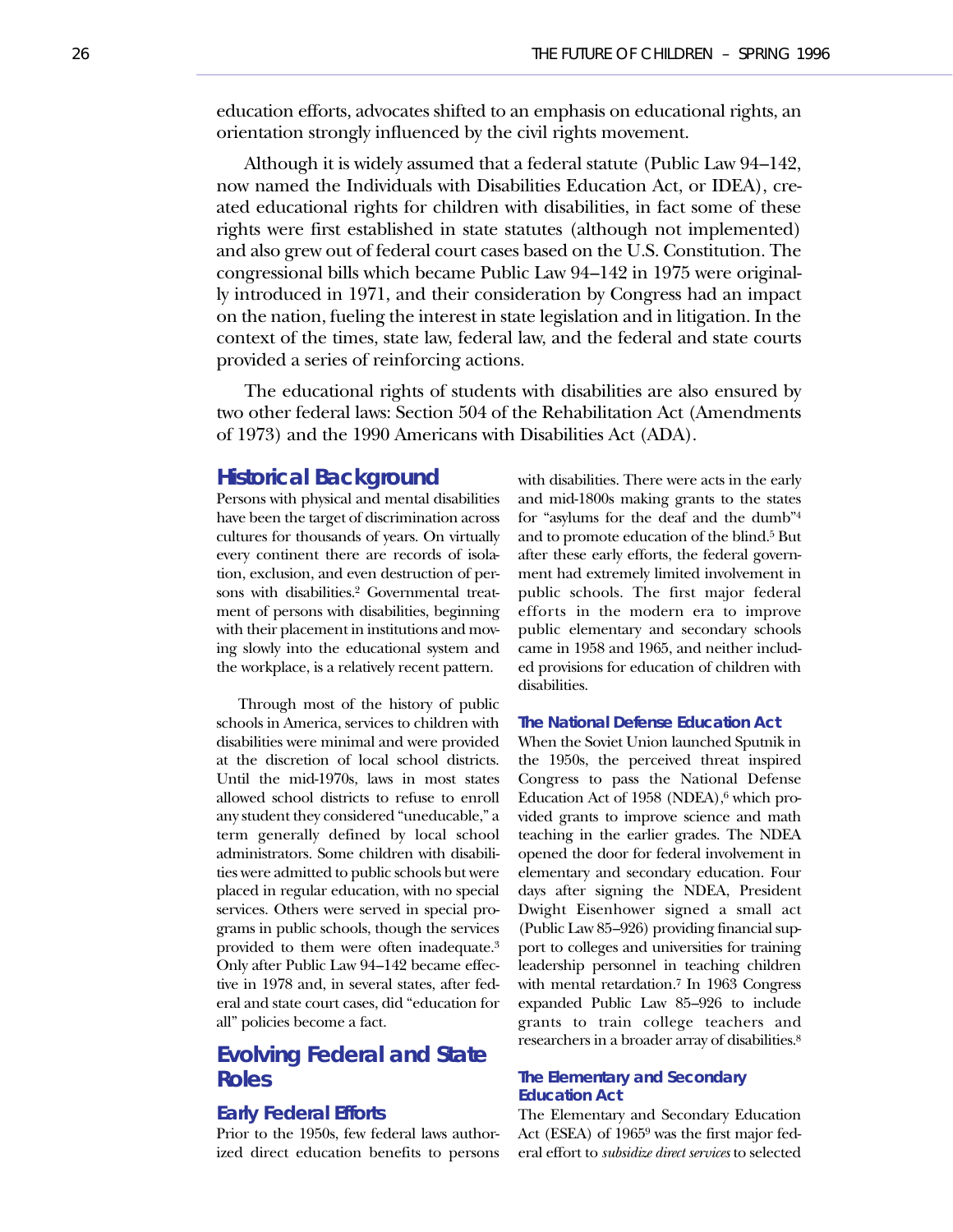populations in public elementary and secondary schools, and it remains the primary vehicle for federal support of public schools today. While the original ESEA did not provide for direct grants on behalf of children with disabilities, in the second year of that Congress, Public Law 89–313 provided that children in state-operated or state-supported schools "for the handicapped" could be counted for entitlement purposes, and special Title 1 funds could be used to benefit this relatively small population of children in state schools.

# **Consolidation of Federal Leadership and Categorical Funding**

In the 1960s, advocates for children with disabilities wanted (1) a single entity that would coordinate federal educational efforts for children with disabilities; (2) increased categorical funding, that is, funding for the exclusive purpose of educating students with disabilities; and (3) an enforceable entitlement, which was eventually obtained through the courts.

Experience with federal and state education agencies convinced advocates that children with disabilities were shortchanged by agencies that were enforcing broader federal mandates. They lobbied for a special administrative unit at the highest level, a bureau, in the U.S. Office of Education. Congress in 1966 mandated a Bureau for the Education of the Handicapped (BEH) under Title VI of the ESEA, which also provided grants to states to initiate, expand, or improve programs for educating children with disabilities.10 This program, popularly known as Title VI, had a legislative title that made it the first "education of the handicapped act."

Increased federal funding to assist state and local service programs was harder to achieve. During the Johnson and Nixon administrations, the concept of using federal aid to stimulate local and state programming in special education was accepted, as was the concept of federally supported resources for the states, for example, trained teachers, research, and model programs. From 1967 through 1975, when Public Law 94–142 was passed, the BEH stimulated a number of federal programs aimed at specific priority populations, for example, early

childhood education, education of children who were deaf/blind or multiply handicapped, and model programs for children with specific learning disabilities.

Disappointed in their efforts to increase federal grants for special education, advocates pursued a strategy of earmarking portions of general education programs. Fifteen percent of the ESEA's Title III (which funded innovative and exemplary local programs) was set aside in 1970 for programs and projects serving children with disabili-

*Until the mid-1970s, laws in most states allowed school districts to refuse to enroll any student they considered "uneducable," a term generally defined by local school administrators.*

ties.11 (Later, when this program became part of a block grant, it stopped serving children with disabilities.12) Legislation effective in 1982 required that 10% of each Head Start program's enrollment be available to children with disabilities, without requiring these children to meet other Head Start eligibility criteria.13 A similar program earmarked 10% of the funds under the Vocational Education Act.14

As separate programs for the disabled and earmarked portions of general education programs—proliferated, the BEH recommended that many existing federal programs be codified into a more comprehensive Education of the Handicapped Act (EHA). In 1970, Congress passed the EHA.15

#### **State Laws**

During the 1960s and early 1970s, no state served all its children with disabilities. Many states turned children away. Still other states placed children in inappropriate programs. For example, children of normal intelligence with physical disabilities were placed in classes designed for children with mental retardation. In response, parents pursued a second generation of laws, known colloquially as "mandatory" laws. These state laws provided partial funding and required local school districts to offer special education to children with disabilities. By 1973, some 45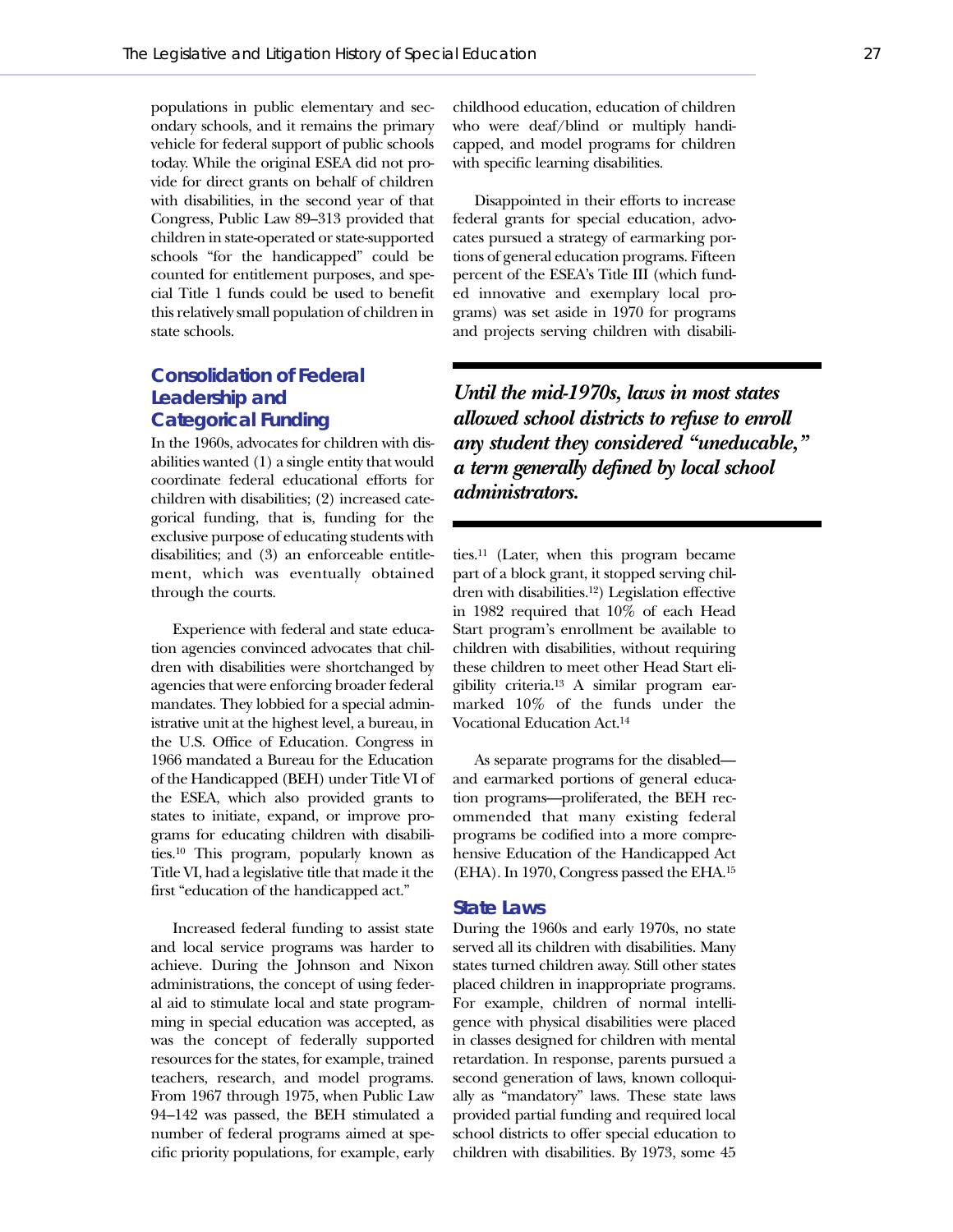states had passed some form of legislation for educating children with disabilities.16

Despite these supplementary funds and mandatory laws, many children with disabilities remained unserved or underserved by public schools. Many of the laws had loopholes (such as applying only to children "who could benefit from education") or were simply not enforced by state officials. Problems of insufficient funding remained, and many school districts were reluctant to reallocate funds from general education to special education. In growing frustration, parents and advocates turned to Congress and to the courts.

# **Litigation Determining Constitutional Rights to Education, 1971–1973**

In the span of a few years (1971 through 1973), the federal courts made it clear that schools owed students the equal protection of the law without discrimination on the basis of disability, just as the Supreme Court had ruled in *Brown v. Board of Education*<sup>17</sup> in

*Because Section 504 and the ADA offer more remedies to parents than does the IDEA, these laws have been the main vehicles for litigation during the past few years.*

> regard to race. The due process clause of the Fourteenth Amendment was interpreted to give parents specific rights to prior notice, to discuss changes in a child's education plan before they occurred, and to appeal decisions made by school districts. Two critical cases laying out these rights were *Pennsylvania Association for Retarded Children (PARC) v. Commonwealth of Pennsylvania*<sup>18</sup> and *Mills v. Board of Education*. 19

> The seminal 1971 case of *Pennsylvania Association for Retarded Children (PARC) v. Commonwealth of Pennsylvania* contested a state law that specifically allowed public schools to deny services to children "who have not attained a mental age of five years" at the time they would ordinarily enroll in first grade. Under a consent decree, the state agreed to provide full access to a free public education to children with mental retarda

tion up to age 21. That case also established the standard of appropriateness—that is, that each child be offered an education appropriate to his or her learning capacities—and established a clear preference for the least restrictive placement for each child.

In the following year, in *Mills v. Board of Education*, seven children between the ages of 8 and 16 with a variety of mental and behavioral disabilities brought suit against the District of Columbia public schools, which had refused to enroll some students and expelled others, solely on the basis of their disability. The school district admitted that an estimated 12,340 children with disabilities within the district's boundaries would not be served during the 1971–72 school year because of budget constraints. The U.S. District Court ruled that school districts were constitutionally prohibited from deciding that they had inadequate resources to serve children with disabilities because the equal protection clause of the Fourteenth Amendment would not allow the burden of insufficient funding to fall more heavily on children with disabilities than on other children.

The ruling in *Mills* was pivotal and farreaching. Children with disabilities had an equal right to public education offered in a form that was meaningful for them, and when the school considered a change in their status (including suspension, expulsion, reassignment, or transfers out of regular public school classes), the children were entitled to full procedural protections, including notice of proposed changes, access to school records, a right to be heard and to be represented by legal counsel at hearings to determine changes in individual programs, and regularly scheduled status reviews. All of these protections were eventually incorporated into Public Law 94–142 by Congress. The *PARC* and *Mills* cases caused a flurry of litigation. By 1973, more than 30 federal court decisions had upheld the principles of *PARC* and *Mills*. 20

# **The Evolution of Federal Law Through Litigation, 1975 to Present**

### **Federal Statutes**

This spate of new state laws and federal court decisions created major new responsibilities,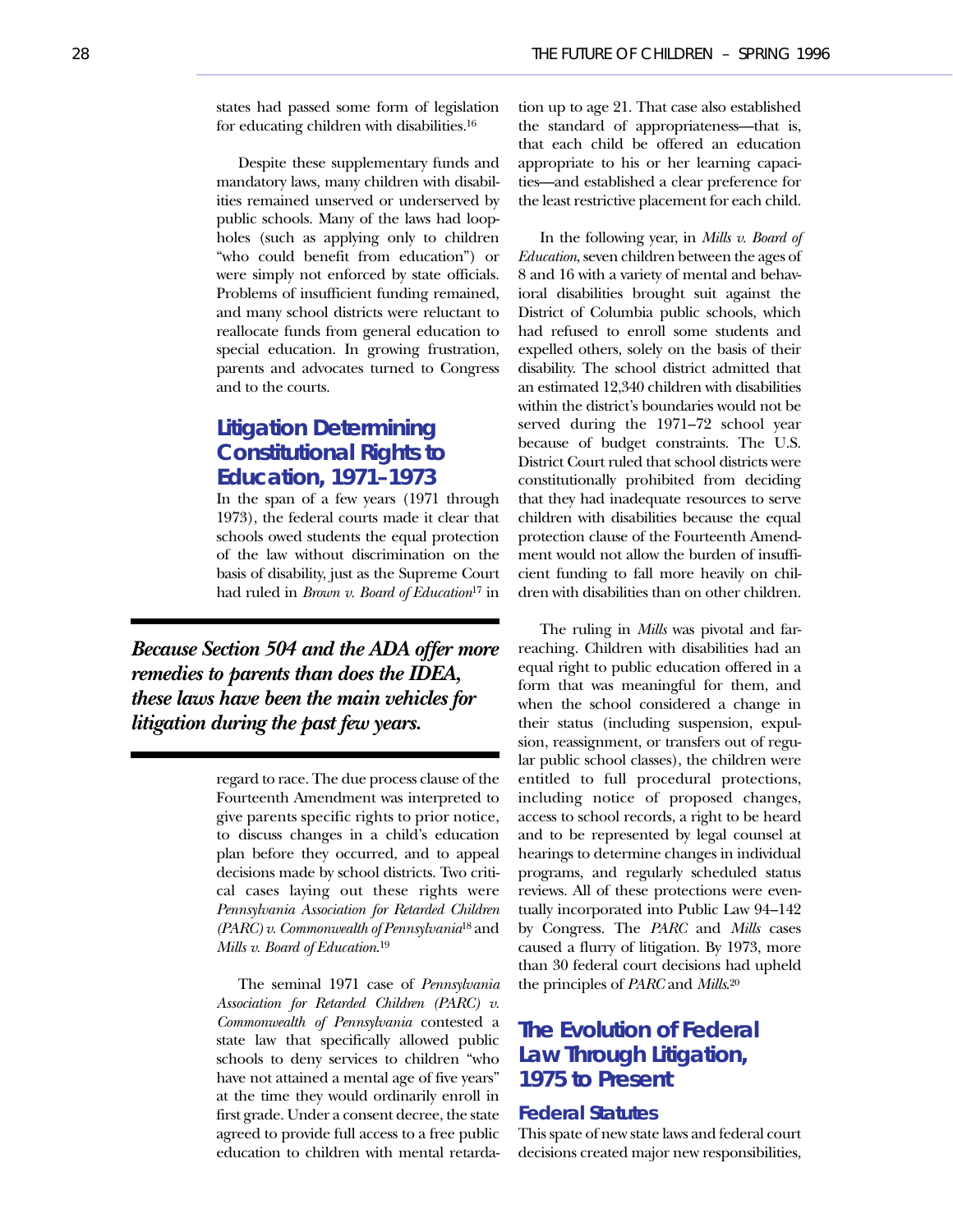which the states and local school districts were not prepared to meet. Congressional hearings in 1975 revealed that millions of children with disabilities were still being shut out of American schools: 3.5 million children with disabilities in the country were not receiving an education appropriate to their needs, while almost one million more were receiving no education at all.20 By 1971–72, despite the fact that every school district in the United States had some kind of ongoing special education program, seven states were still educating fewer than 20% of their *known* children with disabilities, and 19 states, fewer than a third. Only 17 states had even reached the halfway figure.16

Once state laws and federal court decisions made clear the states' responsibility for providing a free, appropriate, public education to all children, regardless of disability, states joined advocates in seeking the passage of federal legislation to provide consistency, federal leadership, and federal subsidy of the costs of special education.

Congress's response to this national problem took two approaches: nondiscrimination (through the Rehabilitation Act) and an educational grant program (through the Education for All Handicapped Children Act).

### **Nondiscrimination—The Rehabilitation Act**

In 1973, Public Law 93–112, the Rehabilitation Act, at Section 504, provided that any recipient of federal financial assistance (including state and local educational agencies) must end discrimination in the offering of its services to persons with disabilities. Section 504 of the Rehabilitation Act, however, included no funding and no monitoring, and so was virtually ignored by local and state educational agencies for 20 years. Although parents had the right to bring suit under Section 504 as early as 1973, most preferred to pursue the administrative remedies available under Public Law 94–142.

In 1990, Congress passed the Americans with Disabilities Act (ADA),<sup>21</sup> which expanded the rights of people with disabilities by outlawing discriminatory practices in employment, public accommodations, transportation, and telecommunications. Because Section 504 and the ADA offer

more remedies to parents than does the IDEA,22 these laws have been the main vehicles for litigation in special education during the past few years.

### **Educational Grant Program—The Education for All Handicapped Children Act**

Congress used the second approach, an educational grant program, in 1975 in Public Law 94–142, the Education for All Handicapped Children Act. This act required that all students with disabilities receive a free, appropriate public education and provided a funding mechanism to help with the excess costs of offering such programs.

The title of the act was changed by amendments in 1983 and again in 199023 when it was renamed the Individuals with Disabilities Education Act. Throughout this article, this act is referred to as the IDEA. With the creation of the Department of Education in 1980, the Bureau for the Education of the Handicapped was replaced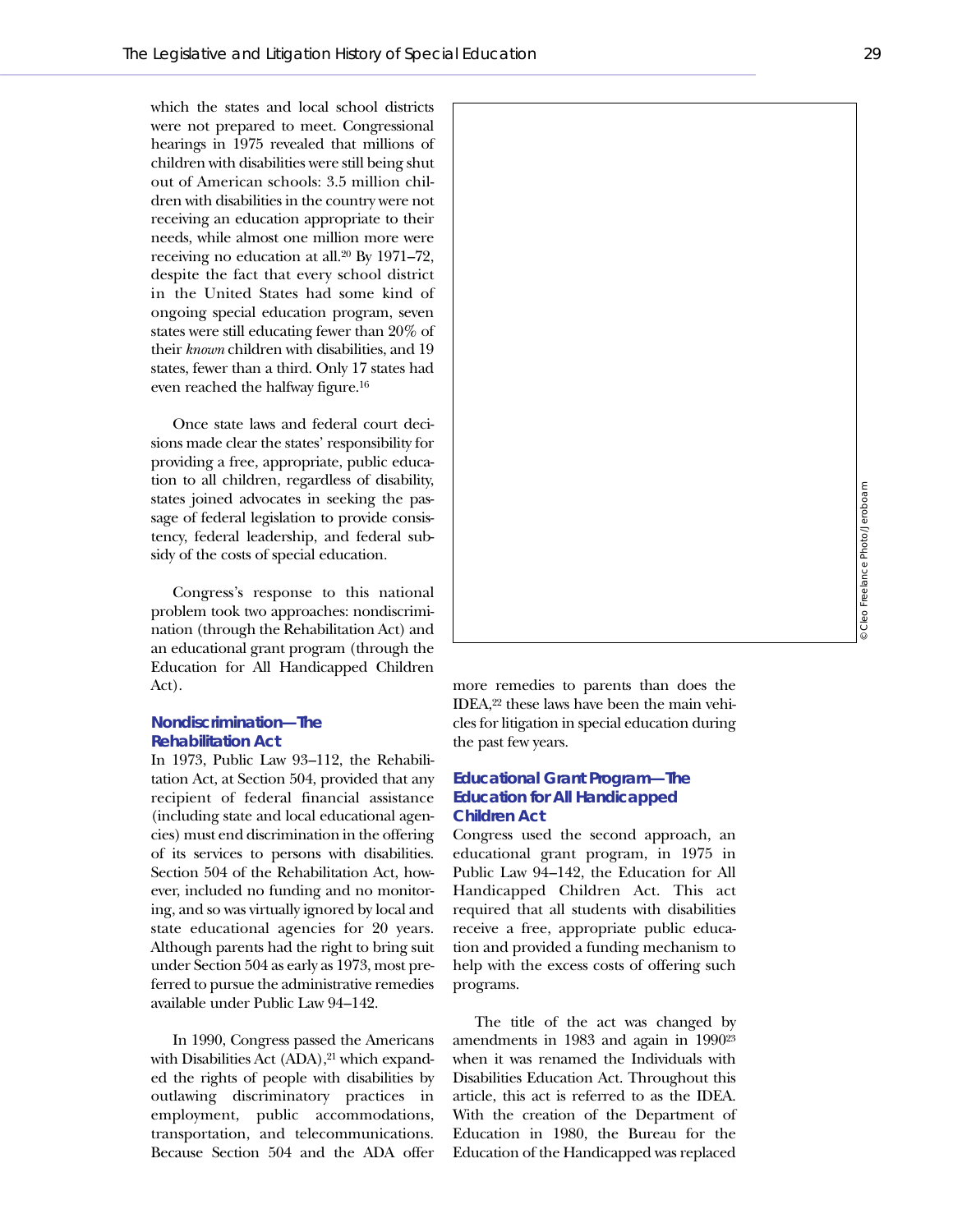by the Office of Special Education Programs (OSEP). OSEP, the Rehabilitation Services Administration (RSA), and the National Institute for Handicapped Research (now entitled the National Institute for Disability and Rehabilitation Research) were combined into one Office of Special Education and Rehabilitative Services (OSERS), headed by an assistant secretary of education. Despite periodic amendments and changes in title, the critical elements of the statute discussed remained highly consistent.

Public Law 94–142 was prescriptive of certain procedures: to receive funds, the state departments of education and local school districts had to put in place a system of "child find" to locate all students with disabilities; perform evaluations to determine the effect of the disability on educational per-

*The IDEA is a comprehensive scheme set up by Congress to aid the states in complying with their Constitutional obligations to provide public education for children with disabilities.*

> formance; conduct annual meetings which produced an individualized education program (IEP) for each student with disabilities; and ensure that the plan was carried out in the least restrictive environment. Decisions about curricula, the elements of the IEP, and other instructional matters were left to local and state authorities. Only the broad protections of the law were federally prescribed.

> ■ *Passage and Funding*. Signed into law in 1975 by President Gerald Ford, the Education for All Handicapped Children Act (Public Law 94–142) took effect on October 1, 1977. Although the legislation passed by an overwhelming majority (there were only 14 votes against it in the House and Senate combined16), Public Law 94–142 was not without its critics. President Ford felt the bill would be too expensive, would interfere with state responsibility, and would upset the balance of relationships between parents and local schools.24

> It is important to understand that states are not required to participate in the IDEA.

In the case of *Smith v. Robinson*,25 the Supreme Court explained that the IDEA is "a comprehensive scheme set up by Congress to aid the states in complying with their Constitutional obligations to provide public education for children with disabilities," not a legislatively created mandate to serve children.

The IDEA authorizes funding in accordance with a formula, a key variable of which is the average per pupil expenditure (APPE) for nondisabled students. The act authorized Congress to appropriate a sum equal to 5% of APPE in 1977, 10% in 1978, 20% in 1979, and 40% by 1980. Though the act authorized funding according to this formula, the actual dollars must come through the appropriations process. In the case of Public Law 94–142, appropriations have never approached the authorization level. The amounts requested by the President and appropriated by Congress peaked at 12% of APPE under President Jimmy Carter, declining to 8% in the Reagan years, and remain at 10% or less today. The dollars appropriated increased from approximately \$250 million in the first year of funding to more than \$2 billion in 1995, as inflation had an impact, the number of children served increased, and costs per pupil rose.

# **Critical Elements of the IDEA**

The IDEA lays out broad mandates for services to all children with disabilities, yet those children are a large and heterogeneous group—from the first-grader with a speech impediment to the college-bound high school student in a wheelchair to the junior high student with emotional disorders and a history of school suspensions. Many lawsuits have been brought to determine the responsibilities of school districts for particular types of services within the IDEA's broad mandates for all children with disabilities.

# **"Child Find" and Funding Based on Child Count**

In 1975, Congress's first concern was that children with disabilities be identified by the schools so that they could be served. The funding mechanism of Public Law 94–142, which provides reimbursement based on the number of children with disabilities served in special education (rather than, for example, on the total number of children in the school district), was designed to encourage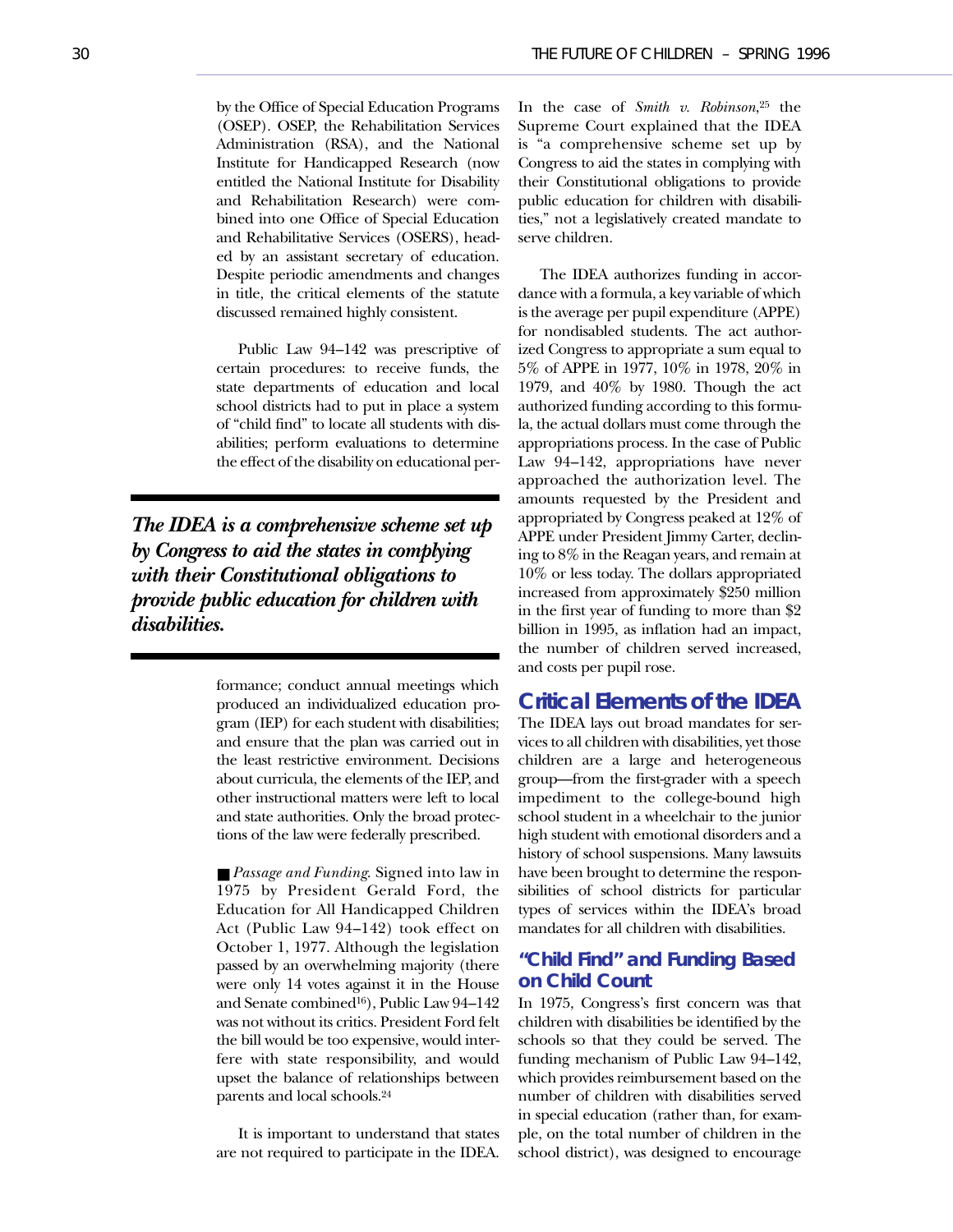districts to identify children with disabilities and provide them with special services.16

Today, it is generally acknowledged that the goal of "child find" has been achieved. Many in the field argue that the IDEA (and, to a greater extent, state funding structures) give financial incentives for separate special education services that are no longer needed to encourage districts to identify eligible children. These observers suggest that such incentives lead to unnecessary segregation of children with disabilities from regular education classrooms.26,27

Other advocates fear that funding which is not based on individual child counts would lose its categorical (targeted) nature and could be sent to the states in block grants with other education dollars. Some states have wanted to implement this approach, but federal law does not permit it with federal funds. A few states today (notably Iowa and Vermont) are experimenting with removing categorical restrictions on state funds. In the 1960s, New York combined regular and special education funding. A few years later, after some state legislators noted an alarming drop in the number of children with disabilities who were receiving services, they reinstated the funding.

Mingling special education and regular education dollars might promote the placement of special education students in mainstream classes without guaranteed financial support for special educational services. Advocates are also concerned that it would increase the use of disciplinary sanctions to rid the system of special education students who do not fit in.28

## **Evaluation and Eligibility Determination**

A child suspected of having a disability is evaluated to determine the child's eligibility for services under the IDEA. Since *Mills*, school districts are constitutionally prohibited from planning special education programs in advance and offering them to students on a space available basis.

### **Evaluation**

The child must be evaluated before school personnel can begin special programming, and the parents are to be involved in the

evaluation process. The child must be evaluated in all areas related to the suspected disability. Reevaluation is required at least every three years or when requested by a parent or when conditions warrant. When a parent disagrees with the school's evaluation, the parent may procure an independent evaluation, which the school must consider in programming decisions.29

#### **Eligibility Determination**

Once found to be disabled and in need of special services, a child is entitled to appropriate services. If the school district finds the child to be ineligible, the parents have a right to appeal (see the discussion of due process, Box 1).

#### **Parental Input and Due Process**

The IDEA provides many specific procedural protections for the parents of children with disabilities (see Box 1). These include notice to parents of proposed actions, attendance at

# *Since* **Mills***, school districts are constitutionally prohibited from planning special education programs in advance and offering them to students on a space available basis.*

meetings concerning the child's placement or IEP, and the right to appeal school decisions to an impartial hearing officer.

Although the IDEA provides these protections, some parents and advocates feel that schools frequently flaunt the law.30 While schools are required to provide parents with a full explanation of procedural safeguards available under federal law,29 a 1989 survey conducted by Louis Harris and Associates for the International Center for the Disabled found that 61% of the parents surveyed knew little or nothing about their rights under Public Law 94–142 and Section 504.31

Some see the IDEA's elaborate set of procedural protections as encouraging adversarial relationships between parents and schools.32 This is particularly true since Congress in 1986 amended the IDEA to allow courts to order schools to reimburse parents for their legal fees. Congress reasoned, after hearing testimony, that parents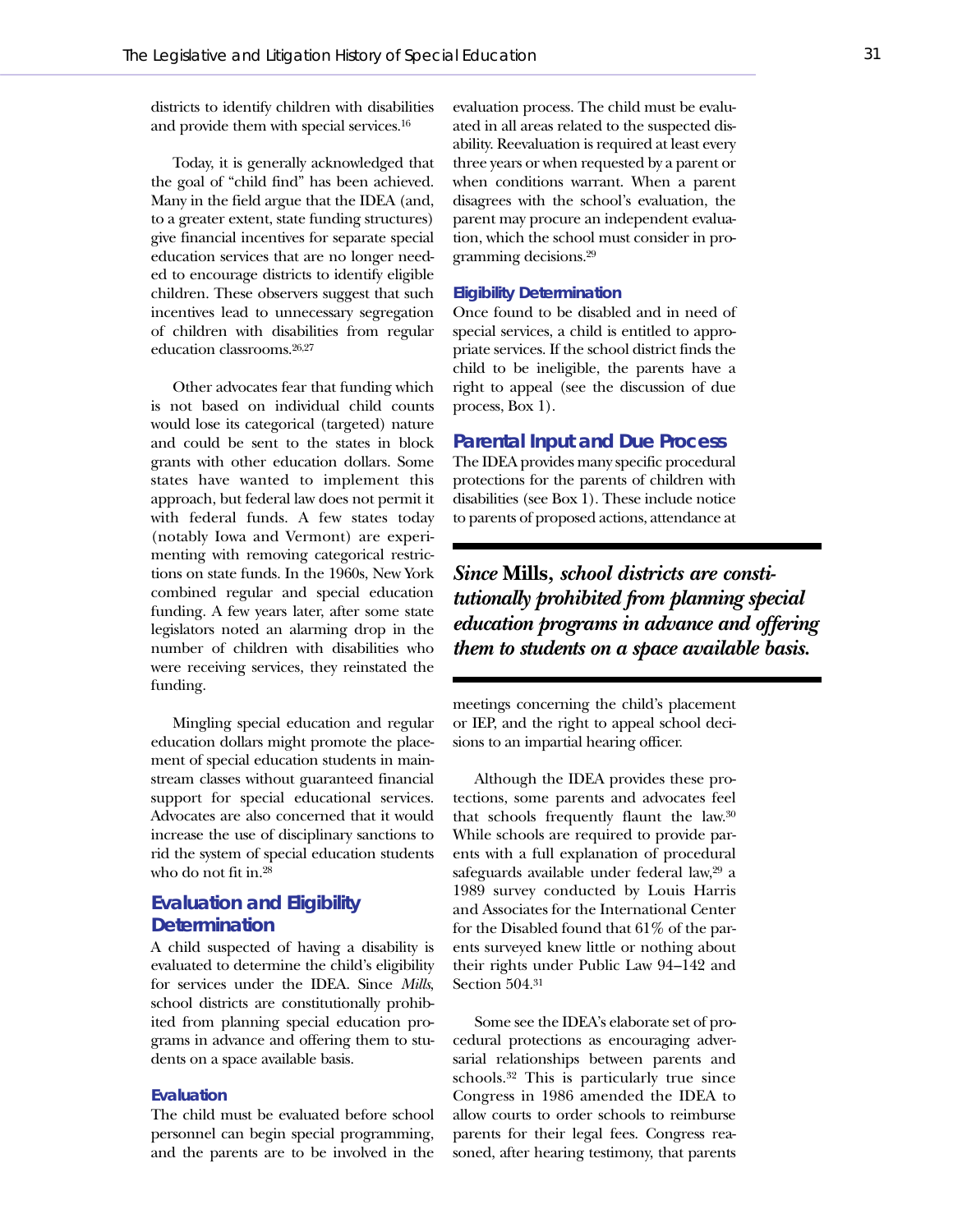## Box 1

# **Procedural Safeguards for Children and Parents Under the IDEA**<sup>a</sup>

- **1. Notice of school's proposed actions and of parents' rights.** When a school seeks an initial evaluation or a change in placement of a child with disabilities, the parents are entitled to a full explanation of all procedural safeguards under the IDEA; a description of the action proposed by the school district, along with the reasons for the action and a description of alternatives considered; and a description of each evaluation procedure, test, record, report, or other factors the school district used as a basis for the proposed action.<sup>b</sup> The school must ensure communication in a form understandable to the parent, including providing a written summary in the native language of the parent, or use other appropriate means of communication if the parent does not use a written language.
- **2. Consent to evaluate.** Children must be evaluated in accordance with the IDEA regulations before they can be placed in special education. Parental consent must be obtained before conducting an evaluation of a child who is suspected of having a disability. If the parent refuses to consent, the school district may appeal to an impartial hearing officer, who may order evaluation without parental consent. However, state law may override this provision.
- **3. Appropriate evaluation.** Testing and evaluation materials must be selected and administered so as not to be racially or culturally discriminatory, be provided and administered in the child's native language by trained personnel, and must have been validated for the specific purposes for which they will be used. When a test is to be administered to a child with impaired sensory, manual, or speaking skills, the test must be selected and administered so as best to ensure that results accurately reflect the child's aptitude or achievement level or whatever other factors the test purports to measure.

No single procedure (such as an IQ test) may be used as the sole criterion for determining an educational program for a child. The evaluation must be made by a multidisciplinary team, including at least one specialist in the area of suspected disability. The child must be assessed in all areas related to the suspected disability, including health, vision, hearing, social and emotional status, general intelligence, academic performance, communication skills, and motor abilities.

- **4. Independent evaluation.** If the parent disagrees with the evaluation prepared by the school district, the parent may obtain (and the school district must consider) an independent evaluation conducted by a qualified examiner. Under certain circumstances, the independent evaluation may be obtained at the school district's expense.
- **5. Consent to placement.** Parental consent must be obtained before placement of a child with a disability in a special education program. If parental consent cannot be obtained, the school district may appeal to an impartial hearing officer.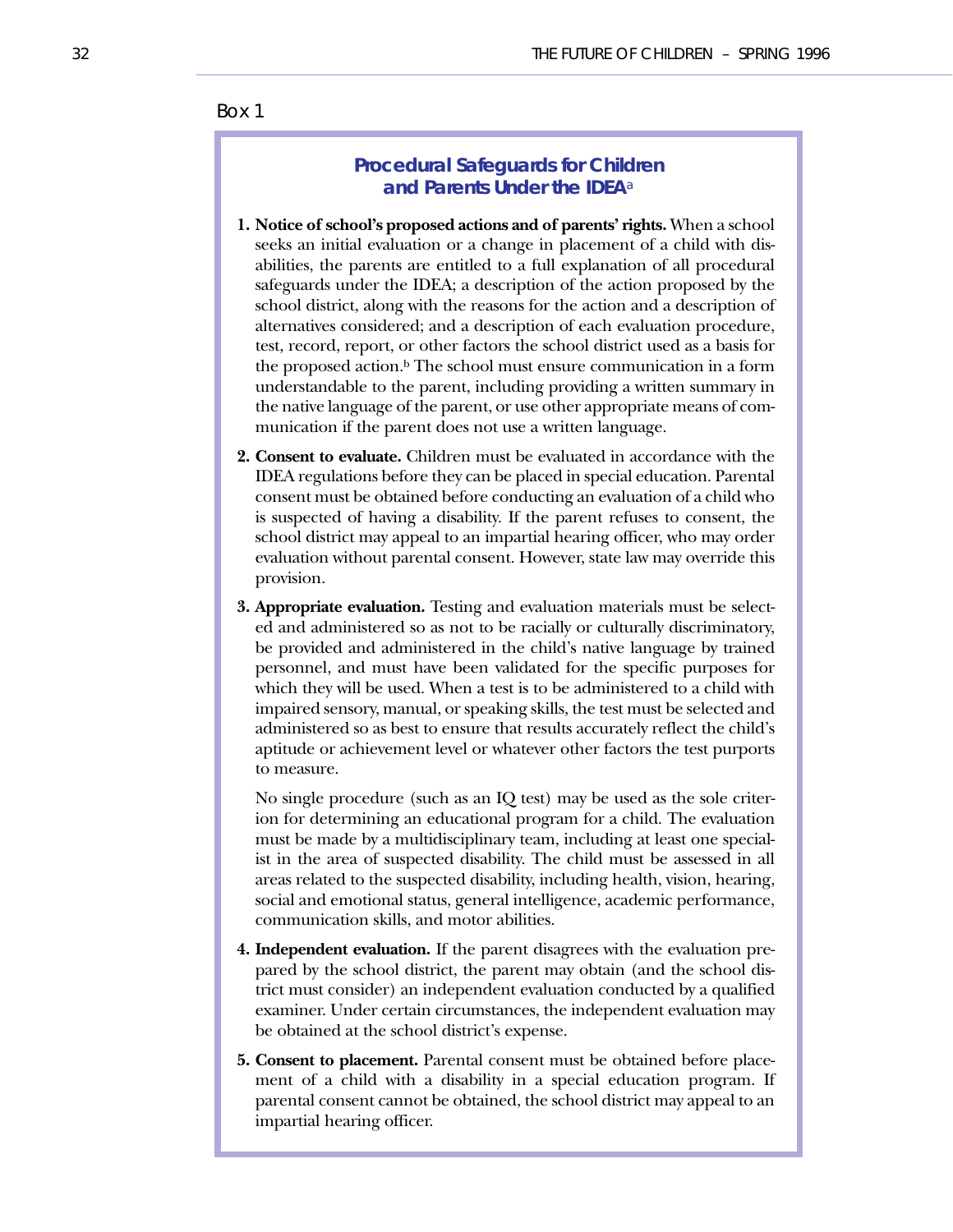### Box 1 (continued)

- **6. Input in Individualized Education Program (IEP).** The IEP lays out the school's goals for the child and services to be provided, including the extent to which the child will participate in regular educational programs. At each meeting discussing the child's IEP, the school district must ensure that the parents of the child are afforded the opportunity to participate, including advance notification, scheduling the meeting at a mutually agreeable time and place, and providing an interpreter if needed.
- **7. Appeal to impartial hearing officer.** If the parents and school district are unable to agree about placement or about services to be provided, either the parents or the school district may initiate a hearing before an impartial hearing officer, who will issue a binding decision. The hearing officer must not be an employee of a public agency that is involved in the education or care of the child. Any party to the hearing has the right to be accompanied and advised by legal counsel and by individuals with special knowledge regarding the problems of children with disabilities. They may present evidence and cross-examine witnesses. Parents also have the right to have the child attend the hearing and to open the hearing to the public.

The IDEA does not require mediation, but the regulations note that many states have had success with mediation prior to conducting a formal hearing.

- **8. The "stay put" provision.** Once placement has begun, it can only be changed by the IEP committee. If the parents do not consent to a proposed change in placement and request a hearing, the child must "stay put" in the current placement until the hearing process is concluded. Disciplinary sanctions of 10 days or less are not a change in placement, and are not subject to this restriction, unless a series of shorter-term suspensions has the cumulative impact of more than 10 days. Disciplinary sanctions greater than 10 days (expulsions) can be proposed by a school district if it finds that the misbehavior was not related to the disability, but if the parent disagrees and requests a hearing on the relatedness issue, the student stays put in the current placement until after the hearing. In that instance, if the school district believes that maintaining the student in the current placement is substantially likely to cause injury to the student or to others, the school may go to court and the court can change the placement.<sup>c</sup>
- **9. Private right of action in federal court.** Any party aggrieved by the decision of the hearing officer has the right to bring a civil action in federal court.
- **10. Attorney's fees.** Courts may, at their discretion, award reasonable attorney's fees to parents who prevail in court.

<sup>a</sup> These procedural safeguards are spelled out in the *U.S. Code of Federal Regulations*, Title 34, Subtitle B, Chapter III, Part 300.

<sup>b</sup> Some advocates state that these safeguards are not always enforced. See *Hall v. Vance County Board*, 774 F.2d 629 (4th Cir. 1985). For example, IEP meetings may be given on short notice, without regard to parents' schedules; last only a few minutes, without parents receiving information about their rights; and may not be open to parent input, that is, be held only to inform parents of decisions already made by the school.

<sup>c</sup> See *Honig v. Doe*, 484 U.S. 305, and OSEP 95–16 Memorandum to Chief State School Officers. As this issue goes to press, Congress is considering changes to the "stay put" regulations.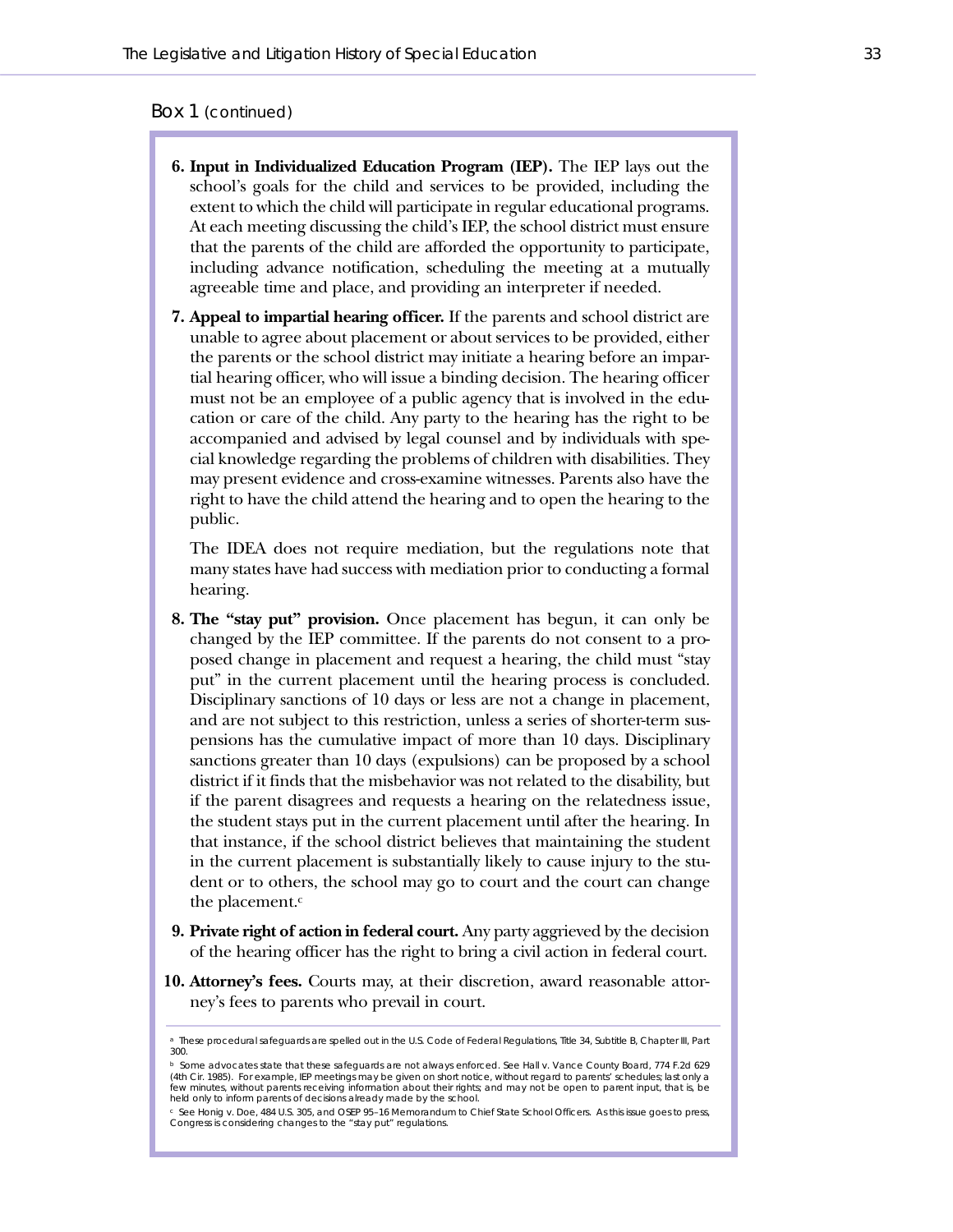could not afford in many instances to challenge the school systems' greater resources and so provided the legal fee remedy.

# **Appropriate Education and the Individualized Education Program (IEP)**

Although Congress specified that the education provided to the child must be appropriate to his needs, interpreting this standard has proven to be difficult because of the diversity of the special education population. Neither the statutory language of the

*Socialization and mental health are legitimate and, in some cases, required goals to include in the Individualized Education Program (IEP).*

> IDEA, the regulations interpreting the IDEA, nor court cases interpreting the law specify in detail what constitutes an appropriate education for the entire special needs population. Instead, court cases have laid out broad principles to be applied to individual circumstances.

> In general, the standard for judging appropriateness is whether the child's educational program is (1) related to the child's learning capacity, (2) specially designed for the child's unique needs and not merely what is offered to others, and (3) reasonably calculated to confer educational benefit. However, the entitlement is not open-ended: the child is not entitled to every service that could conceivably offer a benefit.

> The requirements of appropriateness were interpreted by the Supreme Court in *Board of Education v Rowley*.33 Amy, a profoundly deaf six-year-old girl, had an IQ of 122, and her parents were concerned that Amy's "energy and eagerness" were not spent in achievement but rather were used to compensate for her disability. The court held that the total package of services furnished to Amy (which included an hour of tutoring each day from a certified teacher of the deaf, as well as three hours of speech therapy each week) was reasonably calculated to enable her to benefit from her education. The law does not require that the

IEP be designed to obtain the maximum possible benefit to the child, that is, the child is not entitled to every service that could conceivably confer a benefit. Rather, the Court concluded that "the basic floor of opportunity provided by [the IDEA] consists of access to specialized instruction and related services that are individually designed to provide educational benefits to the handicapped child." The Court noted that the IDEA "leaves to the states the responsibility for developing and executing educational programs for handicapped children" within the broad requirements of the IDEA.

Other cases have established that the school district must consider more than just the narrowly defined educational needs of the child. Socialization and mental health are legitimate and, in some cases, required goals to include in the IEP.

In *Howard S. v. Friendswood Independent School District*,34 the court found that Douglas, an emotionally disturbed teenager, had enjoyed reasonable scholastic and personal successes when enrolled in special education in junior high school. However, when he entered high school and began to manifest behavioral problems, the school chose to treat Douglas's behavioral problems as a disciplinary matter and refused the parents' requests for evaluation of Douglas's special needs.35 The court was persuaded by testimony that, without appropriate behavioral programming, Douglas would probably develop a worsening behavioral pattern, likely ending in incarceration. The court ordered the school district to provide behavioral programming and to reimburse Douglas's parents for the cost of a private school with a therapeutic program recommended by Douglas's psychiatrist.

## **Least Restrictive Environment (LRE)**

Under the IDEA, whenever appropriate, the disabled child must be educated in the regular classroom.29 Judgments on appropriateness have led to wide variations between jurisdictions. However, state funding schemes often included weighted formulas that provided more funding for children with severe disabilities who were placed in separate classrooms.26,27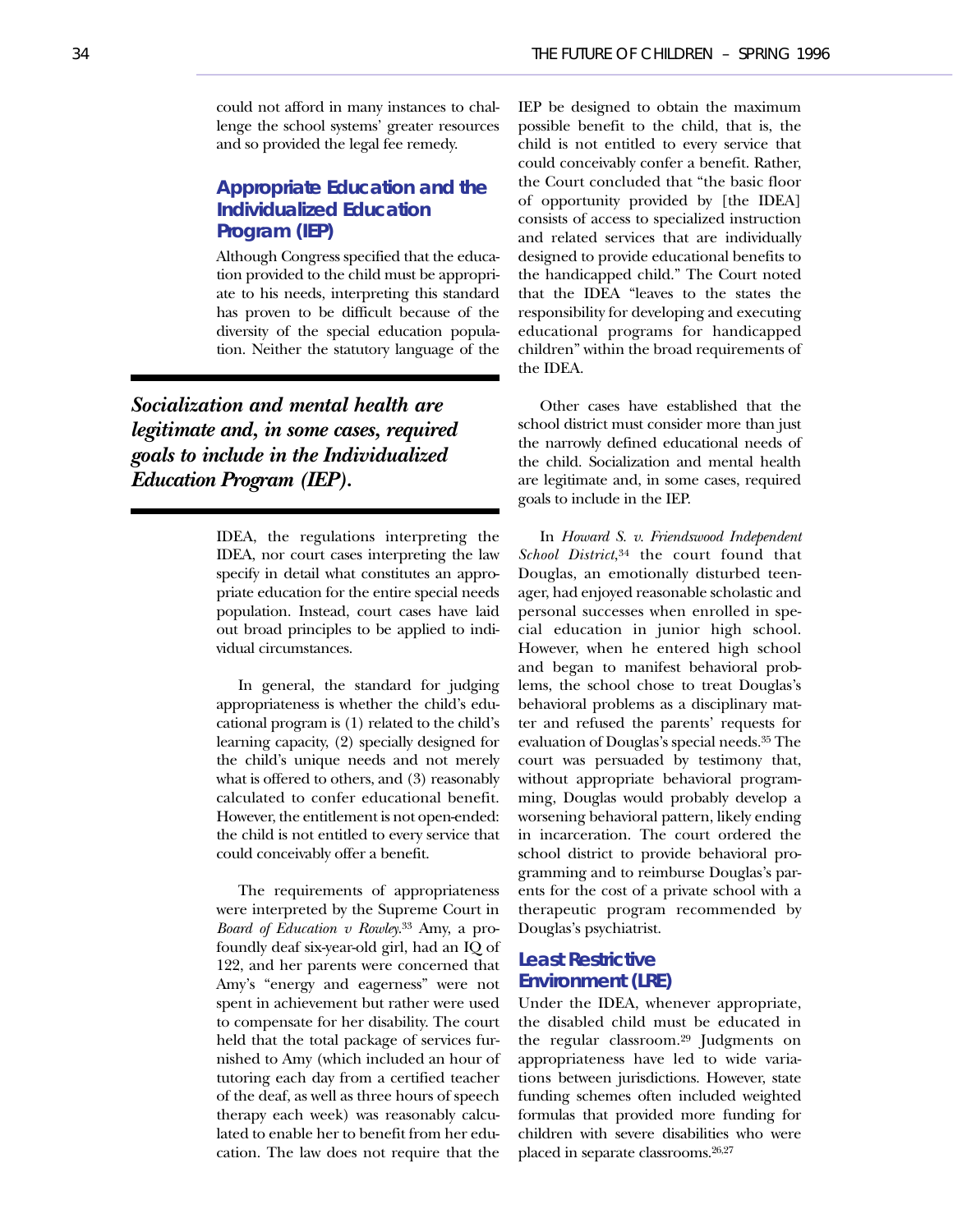### **Modification of the Regular Classroom and Training Regular Teachers**

The IDEA requires the school to consider modifications in the regular classroom before moving the child to a more restrictive placement.29 This means that regular classroom teachers sometimes need specialized training to deal with a child's special needs. The IDEA requires state educational agencies to develop plans for personnel development, requires school districts to provide such training,<sup>29</sup> and does not allow the district to plead "lack of qualified staff" as a justification for removing a child from the regular classroom.33

### **Placement in a More Restrictive Environment**

There is a persistent tension between the requirements of appropriate education and least restrictive environment. In some instances, the most appropriate services may be most successful in a separate classroom. What parameters govern the decision to move a child to a more restrictive environment? A two-part test was spelled out by the Fifth Circuit in the case of *Daniel R. R. v. State Board of Education*. <sup>36</sup> Daniel was an elementary school student with Down's syndrome. The school district claimed that, because Daniel could not perform at the same academic level as his classmates, he would obtain no benefit from inclusion in the regular classroom.

The Fifth Circuit Court created a two-part inquiry to determine the child's placement. First, the school must determine whether placement in the regular classroom, with supplementary services, could be achieved satisfactorily. To make that determination, the school must ask the following questions:

■ Has the school taken steps to provide supplementary aids and services to modify the regular education program to suit the needs of the disabled child?

■ Once modifications are made, can the child receive an educational benefit from regular education?

■ Will any detriment to the child result from placement in the regular classroom?

■ What effect will the disabled child's presence have on the regular classroom environment and, thus, on the education the other students are receiving?37

Second, if the decision is made to remove the child from the regular classroom for all or part of the day, then the school must also ask whether the child has been mainstreamed (spending some time in the regular classroom) to the maximum extent possible. As the court stated, "The [IDEA] and its regulations do not contemplate an all-or-nothing educational system in which children with disabilities attend either regular or special education. Rather, the Act and its regulations require schools to offer a continuum of services."

The Ninth Circuit Court recently adopted a slightly different standard in the case of *Sacramento City Unified School District, Board of Education v. Rachel H*. <sup>38</sup> The Ninth Circuit Court examines four factors in determin-

# *The IDEA requires the school to consider modifications in the regular classroom before moving the child to a more restrictive placement.*

ing appropriate placement: (1) the educational benefits available to the child in the regular classroom, (2) the nonacademic benefits of interaction with children who are not disabled, (3) the effect of the disabled child's presence on the teacher and other children in the classroom, and (4) the cost of mainstreaming.

If incorrectly interpreted, the third and fourth criteria spelled out by the Ninth Circuit Court could pose a threat to the spirit of the IDEA. The effect of the presence of the child with disabilities on the other children in the classroom should be a concern only if the child is so disruptive or requires so much of the teacher's time that the teacher is unable to teach.

While there is little doubt that the cost of mainstreaming is an unexpressed criterion in many placement and service decisions made by school districts, nowhere does the IDEA explicitly allow cost to be considered. Certainly, where a service is *necessary* for an individual child, cost considerations would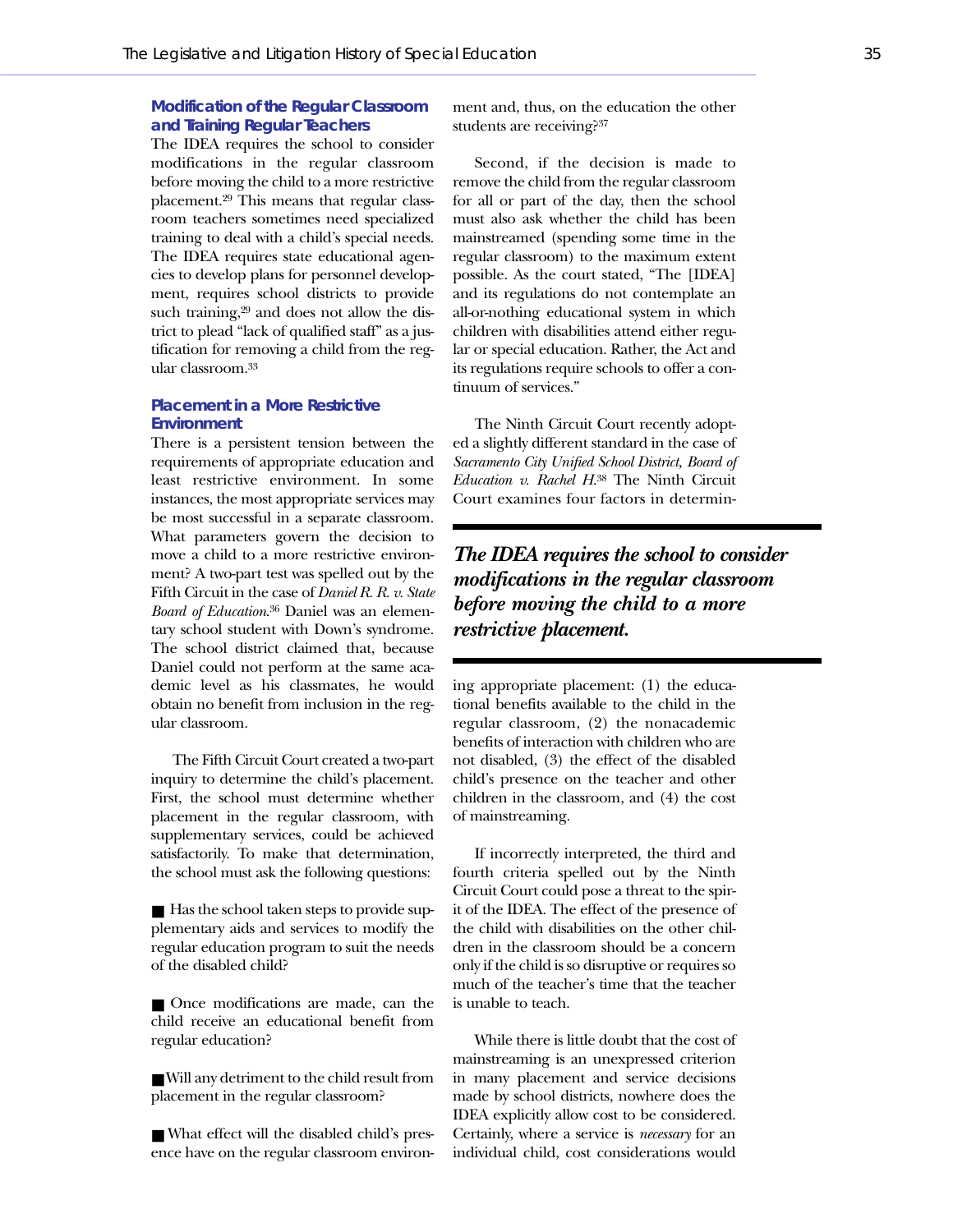not allow a school district to escape its obligations to the child. However, in instances where more than one *appropriate* program or configuration of services is available to meet a child's needs, then the school district may be allowed to consider the cost of different alternatives.

### **Inclusion in General Education**

While enthusiasm for inclusion remains high among some parents and professionals, many others are concerned that inclusive programs have not been demonstrated to be effective by any comprehensive research. (Regarding this matter, see the article by Hocutt in this journal issue.) On the other hand, data exist to support the belief that some specially designed separate

*For children who require medical devices or technology to benefit from schooling and have no other way of obtaining them, the schools in effect become the payer of last resort.*

> programs are effective for children with certain disabilities.39 There are also reports that inclusive programs vary greatly from school to school and that some attempts at inclusion do not offer specific, individually designed, educational approaches to the students with disabilities who are included.40 The IDEA requires that a range of educational placements be available to meet the unique needs of each individual student.

#### **Related Services**

Under the IDEA, schools must provide the related services needed for the child to benefit from his or her schooling. Related services include transportation and such developmental, corrective, and other supportive services as are required to assist a child to benefit from special education, including physical therapy, occupational therapy, speech therapy, psychological services, school health services, social work services, and parent counseling and training.29

■ *Access to the Classroom*. The school must provide those related services that are essential for the child to have access to the school. Amber, a young girl born with spina bifada, was the subject of *Irving Independent*

*School District v. Tatro*<sup>41</sup> in which the Supreme Court addressed the issue of related services. Amber's school district was willing to provide her with special education but not with one critical service: Amber needed someone to accompany her to the bathroom and assist with catheterization at least once each day. The school argued that this was a medical procedure which was beyond its responsibility as an educational agency. Amber's counsel argued that the relatively simple service of catheterization was the only barrier between Amber and public school attendance. The Supreme Court established this standard: when (1) a service is necessary or the student will otherwise be barred from receiving an appropriate education and (2) the service can be provided by someone with less training than a physician, then the school must provide the service.

■ *Assistive Technology*. In the 1990 amendments to the IDEA, Congress made schools responsible for ensuring that students with disabilities have access to assistive technology. For children who require medical devices or technology to benefit from schooling and have no other way of obtaining them, the schools in effect become the payer of last resort.42

■ *Extended School Year and Extended School Day*. Although all children to some extent lose school-based skills during summer vacation, some children with severe disabilities stand to lose a great deal, including critical life skills. The courts required that educational programs be designed so that youngsters with severe disabilities do not regress in terms of skills needed for self-sufficiency and independence.

In the case of *Alamo Heights v. State Board of Education*, <sup>43</sup> the court held that, if the absence of summer services would place the previous year's gains in jeopardy, then summer services must be offered. The plaintiff, Steven, suffered from cerebral dysplasia, an abnormal development of the brain. He had an unusual laxity in his joints, could walk only with assistance, and had been diagnosed as severely mentally retarded. Although Steven had taken his first unaided steps, the absence of programming over the summer caused him to lose the skill of walking unaided, which he never regained. The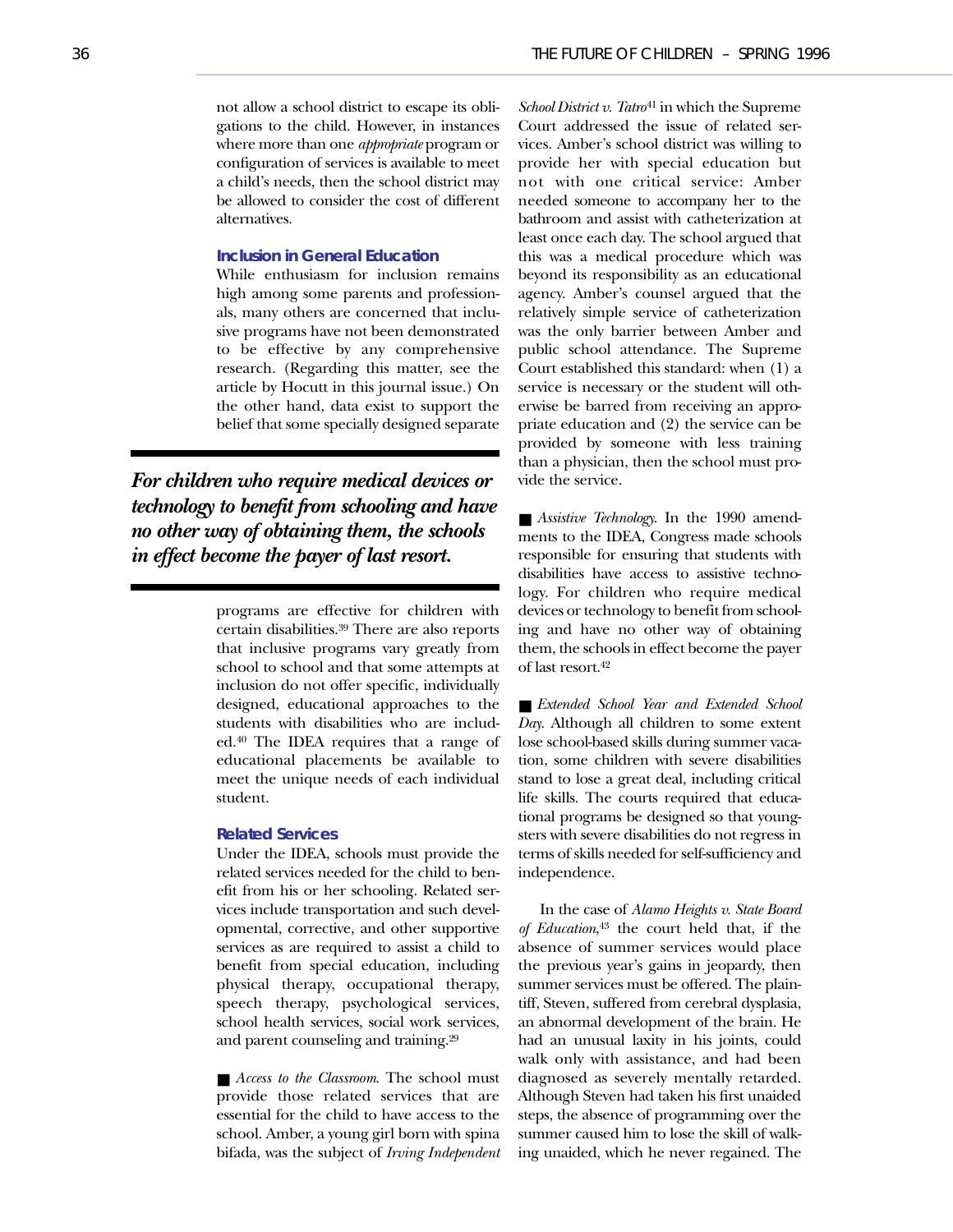court ordered the school to provide summer services for Steven.

In *Garland Independent School District v. Wilks*, <sup>44</sup> a severely autistic boy named Sterling moved between extended-day, private treatment (where his mother enrolled him when her resources permitted) and the public schools (which limited services to the sixhour school day). In public school, Sterling's behavior regressed to the point where he caused injury to himself and others unless he was kept in restraints and tied to a chair. When enrolled in the private, extended-day program, however, Sterling was able to sit in a chair without restraints. The court upheld the right to an extended school day.

# **Services to Infants, Toddlers, and Preschoolers**

Under the IDEA, states must provide services to children with disabilities who are between the ages of 3 and 21.29 The 1986 amendments to the IDEA, Public Law 99–457, stated that all children with disabilities become eligible for services from their school district at age three, a change to be implemented in all states by the 1991–92 school year.

The 1986 amendments also established the Handicapped Infants and Toddlers Program, Part H of the IDEA.45 Part H supports services to infants and toddlers, from birth through age two, who meet at least one of three criteria: the child (1) is experiencing developmental delay in cognitive, physical, communication, social/emotional, or adaptive development, (2) has been diagnosed with a physical or mental condition that has a high probability of resulting in developmental delay, or (3) is at risk of having developmental delays if early intervention services are not provided.

The states are required to provide services to children in the first two categories and have the option of using federal funds to support services to children in the third category. In addition, members of the child's family are entitled to services to enable them to assist in the development of their child. To receive federal funds, the state must have in place a comprehensive, statewide interagency service delivery system.

Like the IDEA, Part H is not mandatory for the states, but at this writing, all 50 states

have opted to receive federal support under Part H. Unlike services provided under the IDEA, Part H services are not always the responsibility of the local school district; Part H services are to be provided by multiple agencies, coordinated through a state interagency coordinating council, and administered by a lead agency selected by the state.

The Part H program is still relatively new. The initial legislation allowed states five years to develop their programs. In the 1991–92 school year, the number of states in full compliance with Part H jumped from 18 to 41.46

## **Conclusion**

The due process and equal protection clauses of the Fourteenth Amendment protect the educational rights of children with disabilities. State law cannot override this constitutional protection. Some state laws spell out additional specific rights of chil-

*The due process and equal protection clauses of the Fourteenth Amendment protect the educational rights of children with disabilities. State law cannot override this constitutional protection.*

dren with disabilities, and some federal antidiscrimination laws, such as the Americans with Disabilities Act and Section 504 of the Rehabilitation Act, also provide important protections. However, for the purposes of understanding the obligations incumbent upon school districts, most of the law guiding current programs is spelled out in the IDEA and in cases interpreting the IDEA.

The IDEA's procedures are designed to encourage parents and school districts to work together in creating an appropriate education program for the child with disabilities. Ideally, there will be agreement between parents and schools about appropriate placement and services for individual children. Where there is not agreement, the IDEA spells out strong due process rights to ensure parental input to the process.

For some children, inclusion in the general classroom, with modifications or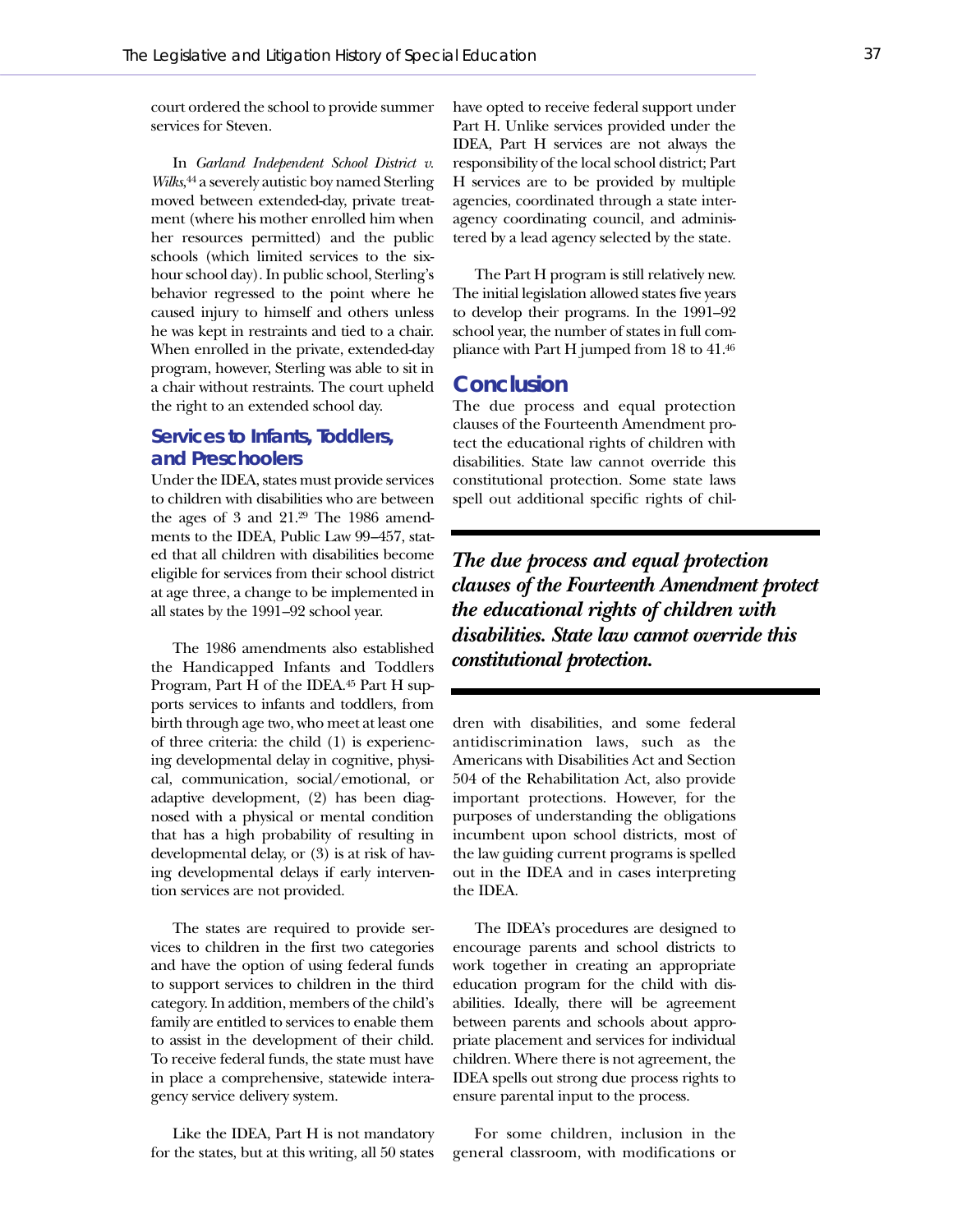supplemental services, is most appropriate. For other children, separate programs may be more effective and appropriate. At this

time, it seems likely that a range of educational placements will continue to be necessary to meet the requirements of the IDEA.

- 1. U.S. Congress, Committee on Education and Labor, Ad Hoc Subcommittee on the Handicapped. *Hearings.* Testimony of Dr. Samuel Kirk, director, Institute for Research on Exceptional Children, University of Illinois. 89th Cong., 2d sess., 1966.
- 2. Weintraub, F., and Abeson, A. New education policies for the handicapped: The quiet revolution. In *Public policy and the education of exceptional children*. F. Weintraub, A. Abeson, J. Ballard, and M. LaVor, eds. Washington, DC: Council for Exceptional Children, 1976, pp. 7–13.
- 3. U.S. Congress, Committee on Education and Labor, Subcommittee on Select Education. *Hearings.* Testimony of James A. Harris, president, National Education Association. 94th Cong., 1st sess., 1975.
- 4. Public Law 34–5 (2/16/1857) An Act to Establish the Columbian Institute for the Deaf and the Dumb.
- 5. Public Law 45–186 (3/3/1879) An Act to Promote the Education of the Blind.
- 6. Public Law 85–804 (1958) National Defense Education Act.
- 7. Public Law 85–926 (9/6/58) An act to Encourage Expansion of Teaching in the Education of Mentally Retarded Children through Grants to Institutions of Higher Learning and to State Educational Agencies.
- 8. Public Law 88–164 (10/31/63) Mental Retardation Facilities and Community Mental Health Centers Construction Act of 1963.
- 9. Public Law 89–10, 64 Stat. 1100(1965) Elementary and Secondary Education Act.
- 10. Martin, E. Breakthrough for the handicapped: Legislative history. *Exceptional Children* (March 1968) 34:493–503.
- 11. Public Law 91–229 (1970) Elementary and Secondary Education Act Amendments of 1970.
- 12. Public Law 93–380 (1974) Education of the Handicapped Act.
- 13. 42 U.S.C. 9835(d) (1995).
- 14. Public Law 90–576 (1968) Vocational Education Amendments of 1968.
- 15. Public Law 91–229 (1970) Education of the Handicapped Act, as included within the Elementary and Secondary Education Act.
- 16. U.S. Congress, Committee on Labor and Human Resources, Subcommittee on Disability Policy, and Committee on Economic and Education Opportunities, Subcommittee on Childhood, Youth and Families. *Joint Hearing on the Individuals with Disabilities Education Act, Part B.* Testimony of Dr. John Brademas. 104th Cong., 2d sess., 1995.
- 17. *Brown v. Board of Education*, 347 U.S. 483 (1954).
- 18. *Pennsylvania Association for Retarded Children (PARC) v. Commonwealth of Pennsylvania*, 334 F. Supp. 1257 (E.D. PA 1971).
- 19. *Mills v. Board of Education*, 348 F. Supp. 866 (1972).
- 20. U.S. Congress, Committee on Education and Labor, Select Subcommittee on Education. *Hearings.* 93rd Cong., lst sess., 1973.
- 21. Public Law 101–336(1990) Americans with Disabilities Act.
- 22. *Franklin v. Gwinnett County Pub. Sch.*, 503 U.S. 60 (1991).
- 23. Public Law 101–476 (1990) Individuals with Disabilities Education Act.
- 24. Gerald R. Ford. Statement on signing the Education for All Handicapped Children Act of 1975. *Public Papers of the President of the United States*. Vol. II. Washington, DC: Office of the Federal Register, National Archives and Records Service, General Services Administration, 1975, p. 1935.
- 25. *Smith v. Robinson*, 468 U.S. 992 (1984).
- 26. The National Association of State Boards of Education. *Winners all: A call for inclusive schools*. The report of the NASBE Study Group on Special Education. Alexandria, VA: NASBE, October 1992.